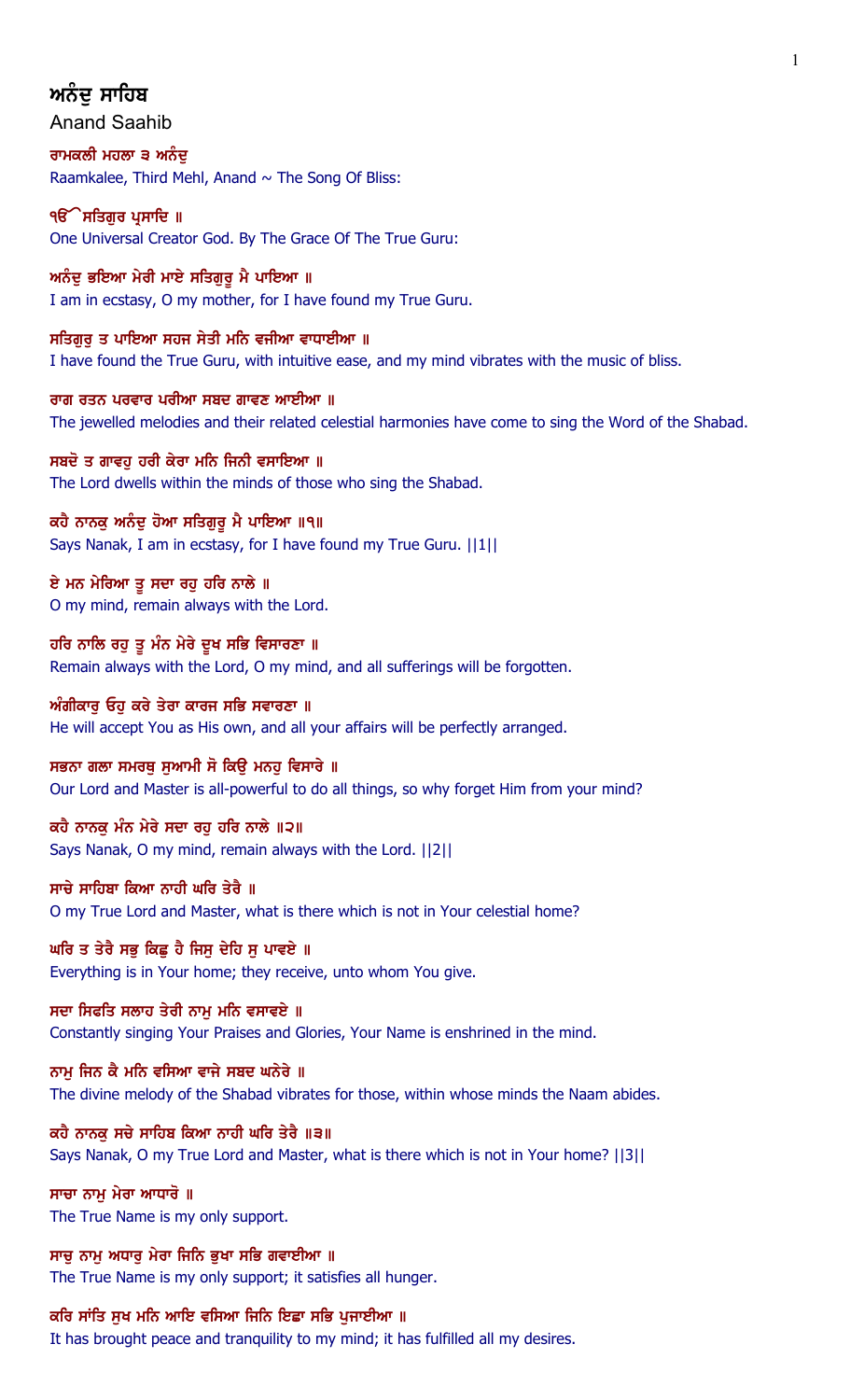#### ਸਦਾ ਕਰਬਾਣ ਕੀਤਾ ਗਰੁ ਵਿਟਹ ਜਿਸ ਦੀਆ ਏਹਿ ਵਡਿਆਈਆ ॥

I am forever a sacrifice to the Guru, who possesses such glorious greatness.

# ਕਹੈ ਨਾਨਕੁ ਸੁਣਹੁ ਸੰਤਹੁ ਸਬਦਿ ਧਰਹੁ ਪਿਆਰੋ ॥

Says Nanak, listen, O Saints; enshrine love for the Shabad.

# ਸਾਚਾ ਨਾਮ ਮੇਰਾ ਆਧਾਰੋ ॥੪॥ The True Name is my only support. ||4||

ਵਾਜੇ ਪੰਚ ਸਬਦ ਤਿਤ ਘਰਿ ਸਭਾਗੈ ॥ The Panch Shabad, the five primal sounds, vibrate in that blessed house.

# ਘਰਿ ਸਭਾਗੈ ਸਬਦ ਵਾਜੇ ਕਲਾ ਜਿਤੁ ਘਰਿ ਧਾਰੀਆ ॥

In that blessed house, the Shabad vibrates; He infuses His almighty power into it.

### ਪੰਚ ਦੂਤ ਤੁਧੂ ਵਸਿ ਕੀਤੇ ਕਾਲੂ ਕੰਟਕੂ ਮਾਰਿਆ ॥

Through You, we subdue the five demons of desire, and slay Death, the torturer.

### ਧੁਰਿ ਕਰਮਿ ਪਾਇਆ ਤੁਧੁ ਜਿਨ ਕਉ ਸਿ ਨਾਮਿ ਹਰਿ ਕੈ ਲਾਗੇ ॥

Those who have such pre-ordained destiny are attached to the Lord's Name.

### ਕਹੈ ਨਾਨਕੂ ਤਹ ਸੂਖੂ ਹੋਆ ਤਿਤੂ ਘਰਿ ਅਨਹਦ ਵਾਜੇ ॥੫॥

Says Nanak, they are at peace, and the unstruck sound current vibrates within their homes. ||5||

### ਸਾਚੀ ਲਿਵੈ ਬਿਨੁ ਦੇਹ ਨਿਮਾਣੀ ॥

Without the true love of devotion, the body is without honor.

#### ਦੇਹ ਨਿਮਾਣੀ ਲਿਵੈ ਬਾਝਹ ਕਿਆ ਕਰੇ ਵੇਚਾਰੀਆ ॥

The body is dishonored without devotional love; what can the poor wretches do?

#### ਤੁਧੂ ਬਾਝੂ ਸਮਰਥ ਕੋਇ ਨਾਹੀ ਕ੍ਰਿਪਾ ਕਰਿ ਬਨਵਾਰੀਆ ॥

No one except You is all-powerful; please bestow Your Mercy, O Lord of all nature.

### ਏਸ ਨਉ ਹੋਰੁ ਥਾਉ ਨਾਹੀ ਸਬਦਿ ਲਾਗਿ ਸਵਾਰੀਆ ॥

There is no place of rest, other than the Name; attached to the Shabad, we are embellished with beauty.

#### ਕਹੈ ਨਾਨਕ ਲਿਵੈ ਬਾਝਹ ਕਿਆ ਕਰੇ ਵੇਚਾਰੀਆ ॥੬॥

Says Nanak, without devotional love, what can the poor wretches do? ||6||

# <u>ਆਨੰਦੂ ਆਨੰਦੂ ਸਭੂ ਕੋ ਕਹੈ ਆਨੰਦੂ ਗੁਰੂ ਤੇ ਜਾਣਿਆ ॥</u>

Bliss, bliss - everyone talks of bliss; bliss is known only through the Guru.

# ਜਾਣਿਆ ਆਨੰਦ ਸਦਾ ਗਰ ਤੇ ਕ੍ਰਿਪਾ ਕਰੇ ਪਿਆਰਿਆ ॥

Eternal bliss in known only through the Guru, when the Beloved Lord grants His Grace.

#### ਕਰਿ ਕਿਰਪਾ ਕਿਲਵਿਖ ਕਟੇ ਗਿਆਨ ਅੰਜਨੂ ਸਾਰਿਆ ॥

Granting His Grace, He cuts away our sins; He blesses us with the healing ointment of spiritual wisdom.

# ਅੰਦਰਹੂ ਜਿਨ ਕਾ ਮੋਹੂ ਤੁਟਾ ਤਿਨ ਕਾ ਸਬਦੂ ਸਚੈ ਸਵਾਰਿਆ ॥

Those who eradicate attachment from within themselves, are adorned with the Shabad, the Word of the True Lord.

### ਕਹੈ ਨਾਨਕੂ ਏਹੂ ਅਨੰਦੂ ਹੈ ਆਨੰਦੂ ਗੁਰ ਤੇ ਜਾਣਿਆ ॥੭॥

Says Nanak, this alone is bliss - bliss which is known through the Guru. ||7||

# ਬਾਬਾ ਜਿਸੂ ਤੂ ਦੇਹਿ ਸੋਈ ਜਨੂ ਪਾਵੈ ॥

O Baba, he alone receives it, unto whom You give it.

### ਪਾਵੈ ਤ ਸੋ ਜਨੁ ਦੇਹਿ ਜਿਸ ਨੋ ਹੋਰਿ ਕਿਆ ਕਰਹਿ ਵੇਚਾਰਿਆ ॥

He alone receives it, unto whom You give it; what can the other poor wretched beings do?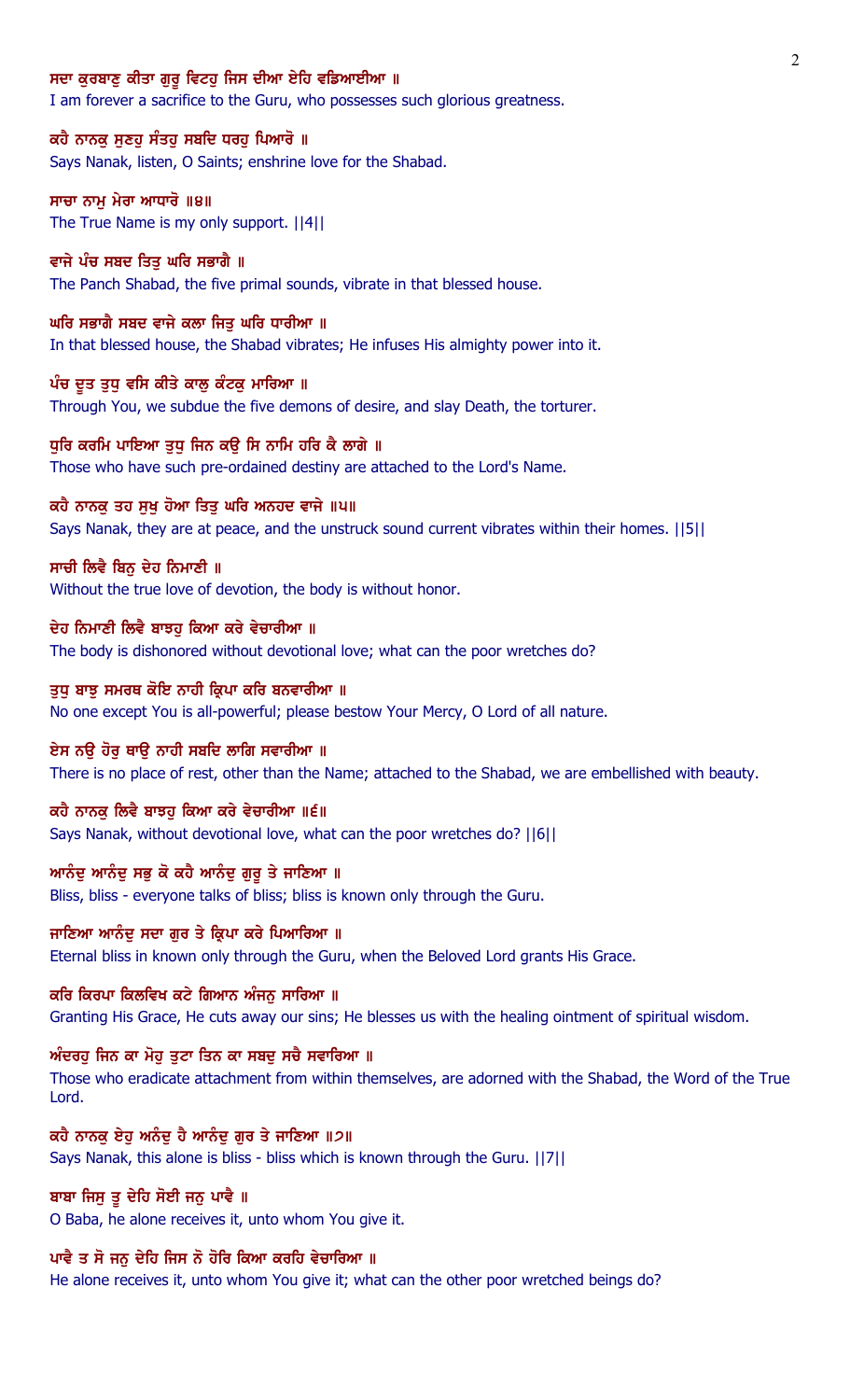#### ਇਕਿ ਭਰਮਿ ਭੁਲੇ ਫਿਰਹਿ ਦਹ ਦਿਸਿ ਇਕਿ ਨਾਮਿ ਲਾਗਿ ਸਵਾਰਿਆ ॥

Some are deluded by doubt, wandering in the ten directions; some are adorned with attachment to the Naam.

ਗੁਰ ਪਰਸਾਦੀ ਮਨੁ ਭਇਆ ਨਿਰਮਲੁ ਜਿਨਾ ਭਾਣਾ ਭਾਵਏ ॥ By Guru's Grace, the mind becomes immaculate and pure, for those who follow God's Will.

ਕਹੈ ਨਾਨਕੂ ਜਿਸੂ ਦੇਹਿ ਪਿਆਰੇ ਸੋਈ ਜਨੂ ਪਾਵਏ ॥੮॥ Says Nanak, he alone receives it, unto whom You give it, O Beloved Lord. ||8||

ਆਵਹ ਸੰਤ ਪਿਆਰਿਹੋ ਅਕਥ ਕੀ ਕਰਹ ਕਹਾਣੀ ॥ Come, Beloved Saints, let us speak the Unspoken Speech of the Lord.

ਕਰਹ ਕਹਾਣੀ ਅਕਥ ਕੇਰੀ ਕਿਤੂ ਦੁਆਰੈ ਪਾਈਐ ॥ How can we speak the Unspoken Speech of the Lord? Through which door will we find Him?

ਤਨੂ ਮਨੁ ਧਨੁ ਸਭੁ ਸਉਪਿ ਗੁਰ ਕਉ ਹੁਕਮਿ ਮੰਨਿਐ ਪਾਈਐ ॥ Surrender body, mind, wealth, and everything to the Guru; obey the Order of His Will, and you will find Him.

ਹੁਕਮੁ ਮੰਨਿਹੁ ਗੁਰੁ ਕੇਰਾ ਗਾਵਹੁ ਸਚੀ ਬਾਣੀ ॥ Obey the Hukam of the Guru's Command, and sing the True Word of His Bani.

ਕਹੈ ਨਾਨਕੂ ਸੁਣਹੂ ਸੰਤਹੂ ਕਥਿਹੂ ਅਕਥ ਕਹਾਣੀ ॥੯॥ Says Nanak, listen, O Saints, and speak the Unspoken Speech of the Lord. ||9||

ਏ ਮਨ ਚੰਚਲਾ ਚਤੁਰਾਈ ਕਿਨੈ ਨ ਪਾਇਆ ॥ O fickle mind, through cleverness, no one has found the Lord.

ਚਤੁਰਾਈ ਨ ਪਾਇਆ ਕਿਨੈ ਤੁ ਸੁਣਿ ਮੰਨ ਮੇਰਿਆ ॥ Through cleverness, no one has found Him; listen, O my mind.

ਏਹ ਮਾਇਆ ਮੋਹਣੀ ਜਿਨਿ ਏਤੁ ਭਰਮਿ ਭੁਲਾਇਆ ॥ This Maya is so fascinating; because of it, people wander in doubt.

ਮਾਇਆ ਤ ਮੋਹਣੀ ਤਿਨੈ ਕੀਤੀ ਜਿਨਿ ਠਗਉਲੀ ਪਾਈਆ ॥ This fascinating Maya was created by the One who has administered this potion.

ਕੁਰਬਾਣੂ ਕੀਤਾ ਤਿਸੈ ਵਿਟਹੂ ਜਿਨਿ ਮੋਹੂ ਮੀਠਾ ਲਾਇਆ ॥ I am a sacrifice to the One who has made emotional attachment sweet.

ਕਹੈ ਨਾਨਕੂ ਮਨ ਚੰਚਲ ਚਤੁਰਾਈ ਕਿਨੈ ਨ ਪਾਇਆ ॥੧੦॥ Says Nanak, O fickle mind, no one has found Him through cleverness. ||10||

ਏ ਮਨ ਪਿਆਰਿਆ ਤੂ ਸਦਾ ਸਚੂ ਸਮਾਲੇ ॥ O beloved mind, contemplate the True Lord forever.

ਏਹੁ ਕੁਟੰਬੁ ਤੂ ਜਿ ਦੇਖਦਾ ਚਲੈ ਨਾਹੀ ਤੇਰੈ ਨਾਲੇ ॥ This family which you see shall not go along with you.

ਸਾਥਿ ਤੇਰੈ ਚਲੈ ਨਾਹੀ ਤਿਸੁ ਨਾਲਿ ਕਿਉ ਚਿਤੁ ਲਾਈਐ ॥ They shall not go along with you, so why do you focus your attention on them?

ਐਸਾ ਕੰਮੂ ਮੂਲੇ ਨ ਕੀਚੈ ਜਿਤੂ ਅੰਤਿ ਪਛੋਤਾਈਐ ॥ Don't do anything that you will regret in the end.

ਸਤਿਗੁਰੁ ਕਾ ਉਪਦੇਸੁ ਸੁਣਿ ਤੁ ਹੋਵੈ ਤੇਰੈ ਨਾਲੇ ॥ Listen to the Teachings of the True Guru - these shall go along with you.

ਕਹੈ ਨਾਨਕ ਮਨ ਪਿਆਰੇ ਤੁ ਸਦਾ ਸਚੁ ਸਮਾਲੇ ॥੧੧॥ Says Nanak, O beloved mind, contemplate the True Lord forever. ||11||

ਅਗਮ ਅਗੋਚਰਾ ਤੇਰਾ ਅੰਤੂ ਨ ਪਾਇਆ ॥ O inaccessible and unfathomable Lord, Your limits cannot be found.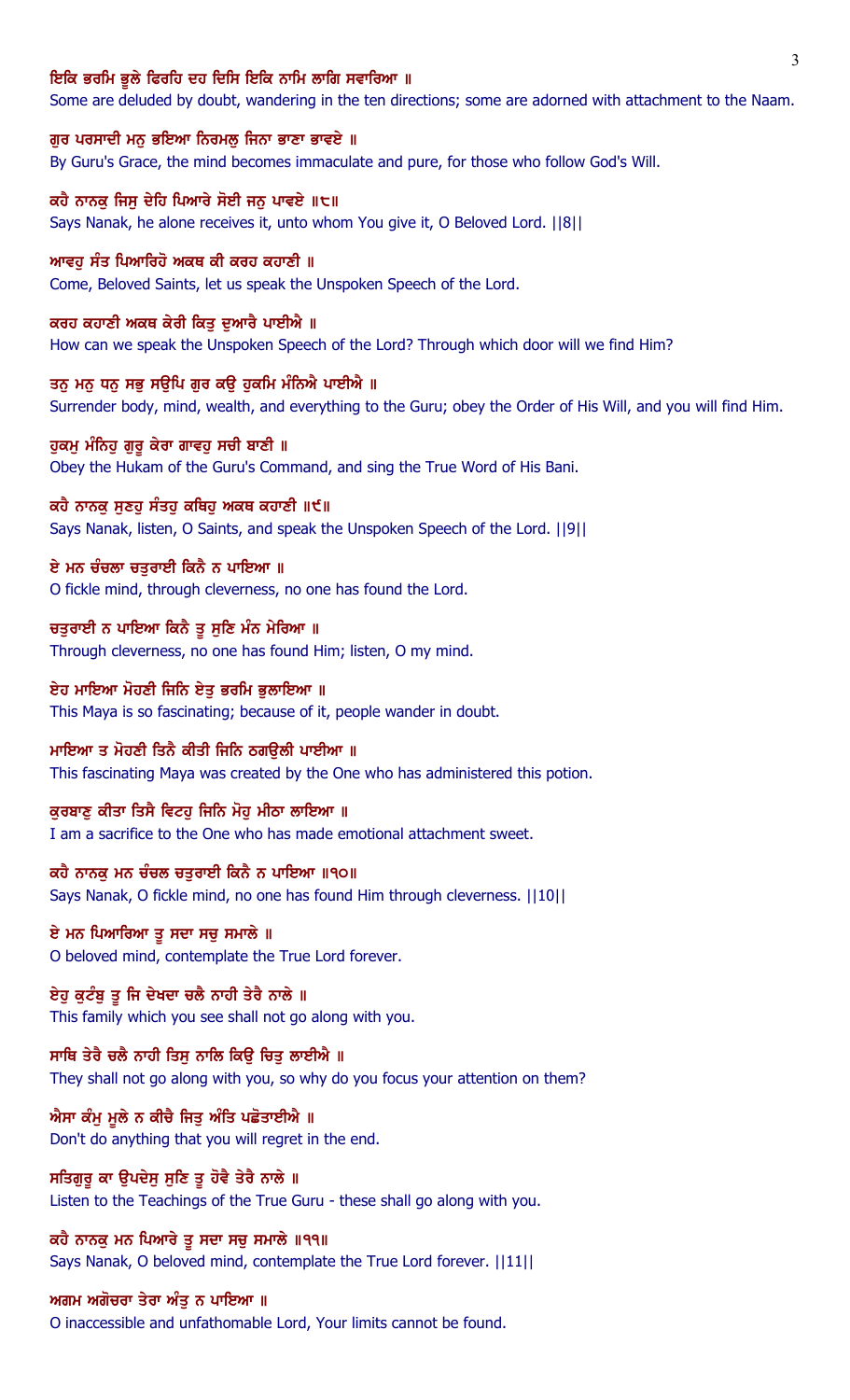# ਅੰਤੋ ਨ ਪਾਇਆ ਕਿਨੈ ਤੇਰਾ ਆਪਣਾ ਆਪੁ ਤੁ ਜਾਣਹੇ ॥

No one has found Your limits; only You Yourself know.

### ਜੀਅ ਜੰਤ ਸਭਿ ਖੇਲ੍ਹ ਤੇਰਾ ਕਿਆ ਕੋ ਆਖਿ ਵਖਾਣਏ ॥

All living beings and creatures are Your play; how can anyone describe You?

# ਆਖਹਿ ਤ ਵੇਖਹਿ ਸਭੁ ਤੁਹੈ ਜਿਨਿ ਜਗਤੁ ਉਪਾਇਆ ॥

You speak, and You gaze upon all; You created the Universe.

#### ਕਹੈ ਨਾਨਕੂ ਤੂ ਸਦਾ ਅਗੰਮੂ ਹੈ ਤੇਰਾ ਅੰਤੂ ਨ ਪਾਇਆ ॥੧੨॥

Says Nanak, You are forever inaccessible; Your limits cannot be found. ||12||

### ਸੁਰਿ ਨਰ ਮੁਨਿ ਜਨ ਅੰਮ੍ਰਿਤੁ ਖੋਜਦੇ ਸੁ ਅੰਮ੍ਰਿਤੁ ਗੁਰ ਤੇ ਪਾਇਆ ॥

The angelic beings and the silent sages search for the Ambrosial Nectar; this Amrit is obtained from the Guru.

### ਪਾਇਆ ਅੰਮ੍ਰਿਤੂ ਗੁਰਿ ਕ੍ਰਿਪਾ ਕੀਨੀ ਸਚਾ ਮਨਿ ਵਸਾਇਆ ॥

This Amrit is obtained, when the Guru grants His Grace; He enshrines the True Lord within the mind.

### ਜੀਅ ਜੰਤ ਸਭਿ ਤੁਧੁ ਉਪਾਏ ਇਕਿ ਵੇਖਿ ਪਰਸਣਿ ਆਇਆ ॥

All living beings and creatures were created by You; only some come to see the Guru, and seek His blessing.

### ਲਬੁ ਲੋਭੁ ਅਹੰਕਾਰੁ ਚੁਕਾ ਸਤਿਗੁਰੂ ਭਲਾ ਭਾਇਆ ॥

Their greed, avarice and egotism are dispelled, and the True Guru seems sweet.

### ਕਹੈ ਨਾਨਕੂ ਜਿਸ ਨੋ ਆਪਿ ਤੁਠਾ ਤਿਨਿ ਅੰਮ੍ਰਿਤੂ ਗੁਰ ਤੇ ਪਾਇਆ ॥੧੩॥

Says Nanak, those with whom the Lord is pleased, obtain the Amrit, through the Guru. ||13||

### ਭਗਤਾ ਕੀ ਚਾਲ ਨਿਰਾਲੀ ॥

The lifestyle of the devotees is unique and distinct.

#### ਚਾਲਾ ਨਿਰਾਲੀ ਭਗਤਾਹ ਕੇਰੀ ਬਿਖਮ ਮਾਰਗਿ ਚਲਣਾ ॥

The devotees' lifestyle is unique and distinct; they follow the most difficult path.

### ਲਬੂ ਲੋਭੂ ਅਹੰਕਾਰੂ ਤਜਿ ਤ੍ਰਿਸਨਾ ਬਹੁਤੂ ਨਾਹੀ ਬੋਲਣਾ ॥

They renounce greed, avarice, egotism and desire; they do not talk too much.

#### ਖੰਨਿਅਹੁ ਤਿਖੀ ਵਾਲਹੁ ਨਿਕੀ ਏਤੁ ਮਾਰਗਿ ਜਾਣਾ ॥

The path they take is sharper than a two-edged sword, and finer than a hair.

### ਗੁਰ ਪਰਸਾਦੀ ਜਿਨੀ ਆਪੂ ਤਜਿਆ ਹਰਿ ਵਾਸਨਾ ਸਮਾਣੀ ॥

By Guru's Grace, they shed their selfishness and conceit; their hopes are merged in the Lord.

# ਕਹੈ ਨਾਨਕ ਚਾਲ ਭਗਤਾ ਜਗਹ ਜਗ ਨਿਰਾਲੀ ॥੧੪॥

Says Nanak, the lifestyle of the devotees, in each and every age, is unique and distinct. ||14||

# ਜਿਉ ਤੂ ਚਲਾਇਹਿ ਤਿਵ ਚਲਹ ਸੁਆਮੀ ਹੋਰੂ ਕਿਆ ਜਾਣਾ ਗੁਣ ਤੇਰੇ ॥

As You make me walk, so do I walk, O my Lord and Master; what else do I know of Your Glorious Virtues?

### ਜਿਵ ਤੂ ਚਲਾਇਹਿ ਤਿਵੈ ਚਲਹ ਜਿਨਾ ਮਾਰਗਿ ਪਾਵਹੇ ॥

As You cause them to walk, they walk - You have placed them on the Path.

### ਕਰਿ ਕਿਰਪਾ ਜਿਨ ਨਾਮਿ ਲਾਇਹਿ ਸਿ ਹਰਿ ਹਰਿ ਸਦਾ ਧਿਆਵਹੇ ॥

In Your Mercy, You attach them to the Naam; they meditate forever on the Lord, Har, Har.

#### ਜਿਸ ਨੋ ਕਥਾ ਸੁਣਾਇਹਿ ਆਪਣੀ ਸਿ ਗੁਰਦੁਆਰੈ ਸੁਖੁ ਪਾਵਹੇ ॥

Those whom You cause to listen to Your sermon, find peace in the Gurdwara, the Guru's Gate.

# ਕਹੈ ਨਾਨਕੂ ਸਚੇ ਸਾਹਿਬ ਜਿਉ ਭਾਵੈ ਤਿਵੈ ਚਲਾਵਹੇ ॥੧੫॥

Says Nanak, O my True Lord and Master, you make us walk according to Your Will. ||15||

# ਏਹੁ ਸੋਹਿਲਾ ਸਬਦੁ ਸੁਹਾਵਾ ॥

This song of praise is the Shabad, the most beautiful Word of God.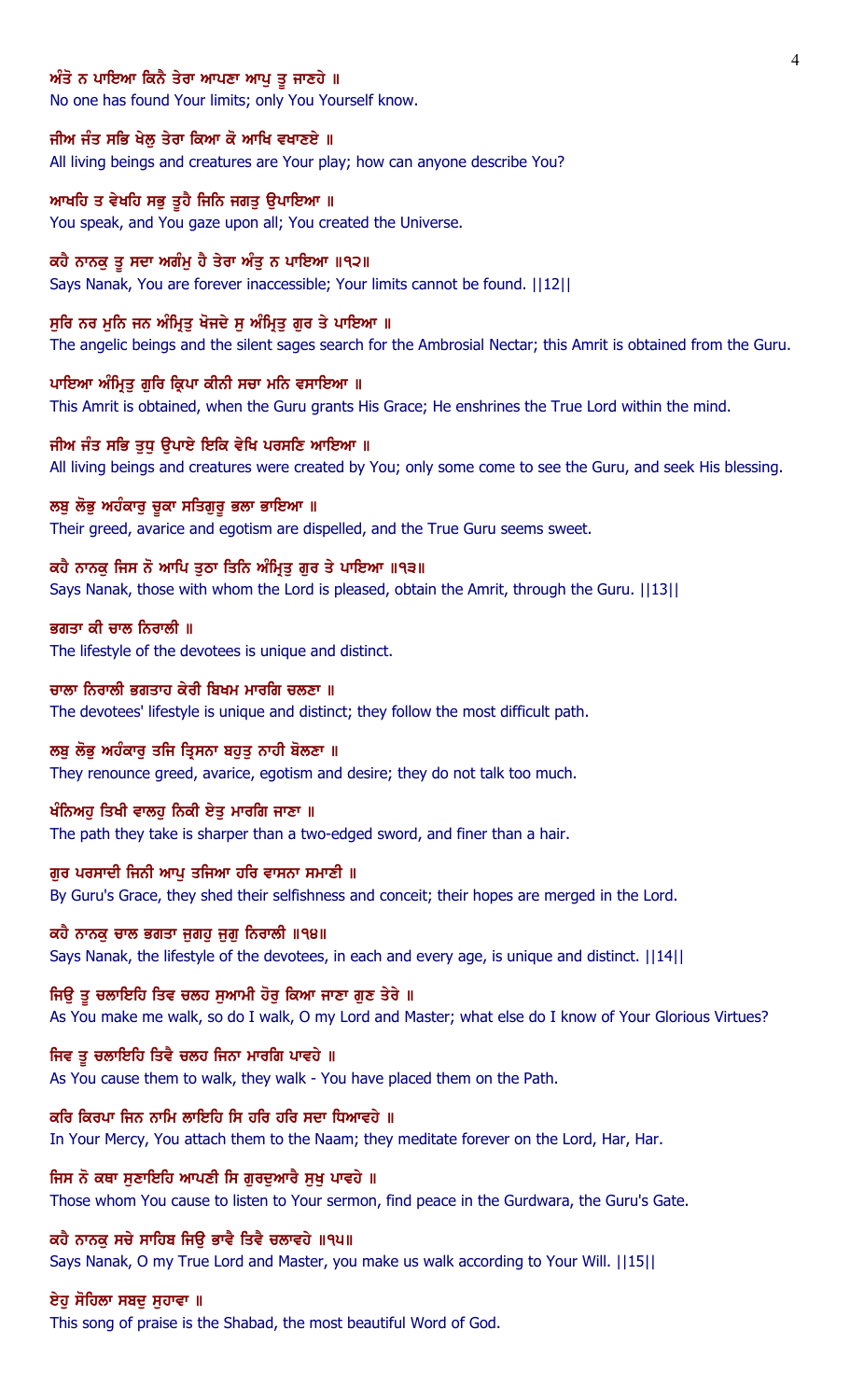### ਸਬਦੋ ਸਹਾਵਾ ਸਦਾ ਸੋਹਿਲਾ ਸਤਿਗਰ ਸਣਾਇਆ ॥

This beauteous Shabad is the everlasting song of praise, spoken by the True Guru.

#### ਏਹੂ ਤਿਨ ਕੈ ਮੰਨਿ ਵਸਿਆ ਜਿਨ ਧੁਰਹੂ ਲਿਖਿਆ ਆਇਆ ॥

This is enshrined in the minds of those who are so pre-destined by the Lord.

ਇਕਿ ਫਿਰਹਿ ਘਨੇਰੇ ਕਰਹਿ ਗਲਾ ਗਲੀ ਕਿਨੈ ਨ ਪਾਇਆ ॥ Some wander around, babbling on and on, but none obtain Him by babbling.

ਕਹੈ ਨਾਨਕ ਸਬਦ ਸੋਹਿਲਾ ਸਤਿਗਰ ਸਣਾਇਆ ॥੧੬॥ Says Nanak, the Shabad, this song of praise, has been spoken by the True Guru. ||16||

ਪਵਿਤ ਹੋਏ ਸੇ ਜਨਾ ਜਿਨੀ ਹਰਿ ਧਿਆਇਆ ॥ Those humble beings who meditate on the Lord become pure.

ਹਰਿ ਧਿਆਇਆ ਪਵਿਤ ਹੋਏ ਗਰਮਖਿ ਜਿਨੀ ਧਿਆਇਆ ॥ Meditating on the Lord, they become pure; as Gurmukh, they meditate on Him.

ਪਵਿਤੂ ਮਾਤਾ ਪਿਤਾ ਕੁਟੰਬ ਸਹਿਤ ਸਿਉ ਪਵਿਤੂ ਸੰਗਤਿ ਸਬਾਈਆ ॥ They are pure, along with their mothers, fathers, family and friends; all their companions are pure as well.

ਕਹਦੇ ਪਵਿਤੂ ਸੁਣਦੇ ਪਵਿਤੂ ਸੇ ਪਵਿਤੂ ਜਿਨੀ ਮੰਨਿ ਵਸਾਇਆ ॥ Pure are those who speak, and pure are those who listen; those who enshrine it within their minds are pure.

ਕਹੈ ਨਾਨਕੁ ਸੇ ਪਵਿਤੁ ਜਿਨੀ ਗੁਰਮੁਖਿ ਹਰਿ ਹਰਿ ਧਿਆਇਆ ॥੧੭॥ Says Nanak, pure and holy are those who, as Gurmukh, meditate on the Lord, Har, Har. ||17||

ਕਰਮੀ ਸਹਜੁ ਨ ਉਪਜੈ ਵਿਣੁ ਸਹਜੈ ਸਹਸਾ ਨ ਜਾਇ ॥ By religious rituals, intuitive poise is not found; without intuitive poise, skepticism does not depart.

ਨਹ ਜਾਇ ਸਹਸਾ ਕਿਤੈ ਸੰਜਮਿ ਰਹੇ ਕਰਮ ਕਮਾਏ ॥ Skepticism does not depart by contrived actions; everybody is tired of performing these rituals.

ਸਹਸੈ ਜੀਉ ਮਲੀਣੂ ਹੈ ਕਿਤੂ ਸੰਜਮਿ ਧੋਤਾ ਜਾਏ ॥ The soul is polluted by skepticism; how can it be cleansed?

ਮੰਨੂ ਧੋਵਹੂ ਸਬਦਿ ਲਾਗਹੂ ਹਰਿ ਸਿਉ ਰਹਹੂ ਚਿਤੂ ਲਾਇ ॥ Wash your mind by attaching it to the Shabad, and keep your consciousness focused on the Lord.

ਕਹੈ ਨਾਨਕੂ ਗੁਰ ਪਰਸਾਦੀ ਸਹਜੂ ਉਪਜੈ ਇਹੂ ਸਹਸਾ ਇਵ ਜਾਇ ॥੧੮॥ Says Nanak, by Guru's Grace, intuitive poise is produced, and this skepticism is dispelled. ||18||

ਜੀਅਹ ਮੈਲੇ ਬਾਹਰਹ ਨਿਰਮਲ ॥ Inwardly polluted, and outwardly pure.

ਬਾਹਰਹੂ ਨਿਰਮਲ ਜੀਅਹੂ ਤ ਮੈਲੇ ਤਿਨੀ ਜਨਮੂ ਜੂਐ ਹਾਰਿਆ ॥ Those who are outwardly pure and yet polluted within, lose their lives in the gamble.

ਏਹ ਤਿਸਨਾ ਵਡਾ ਰੋਗੁ ਲਗਾ ਮਰਣੁ ਮਨਹੁ ਵਿਸਾਰਿਆ ॥ They contract this terrible disease of desire, and in their minds, they forget about dying.

#### ਵੇਦਾ ਮਹਿ ਨਾਮੂ ਉਤਮੂ ਸੋ ਸੁਣਹਿ ਨਾਹੀ ਫਿਰਹਿ ਜਿਉ ਬੇਤਾਲਿਆ ॥

In the Vedas, the ultimate objective is the Naam, the Name of the Lord; but they do not hear this, and they wander around like demons.

ਕਹੈ ਨਾਨਕੂ ਜਿਨ ਸਚੂ ਤਜਿਆ ਕੂੜੇ ਲਾਗੇ ਤਿਨੀ ਜਨਮੂ ਜੂਐ ਹਾਰਿਆ ॥੧੯॥

Says Nanak, those who forsake Truth and cling to falsehood, lose their lives in the gamble. ||19||

ਜੀਅਹੁ ਨਿਰਮਲ ਬਾਹਰਹੁ ਨਿਰਮਲ ॥

Inwardly pure, and outwardly pure.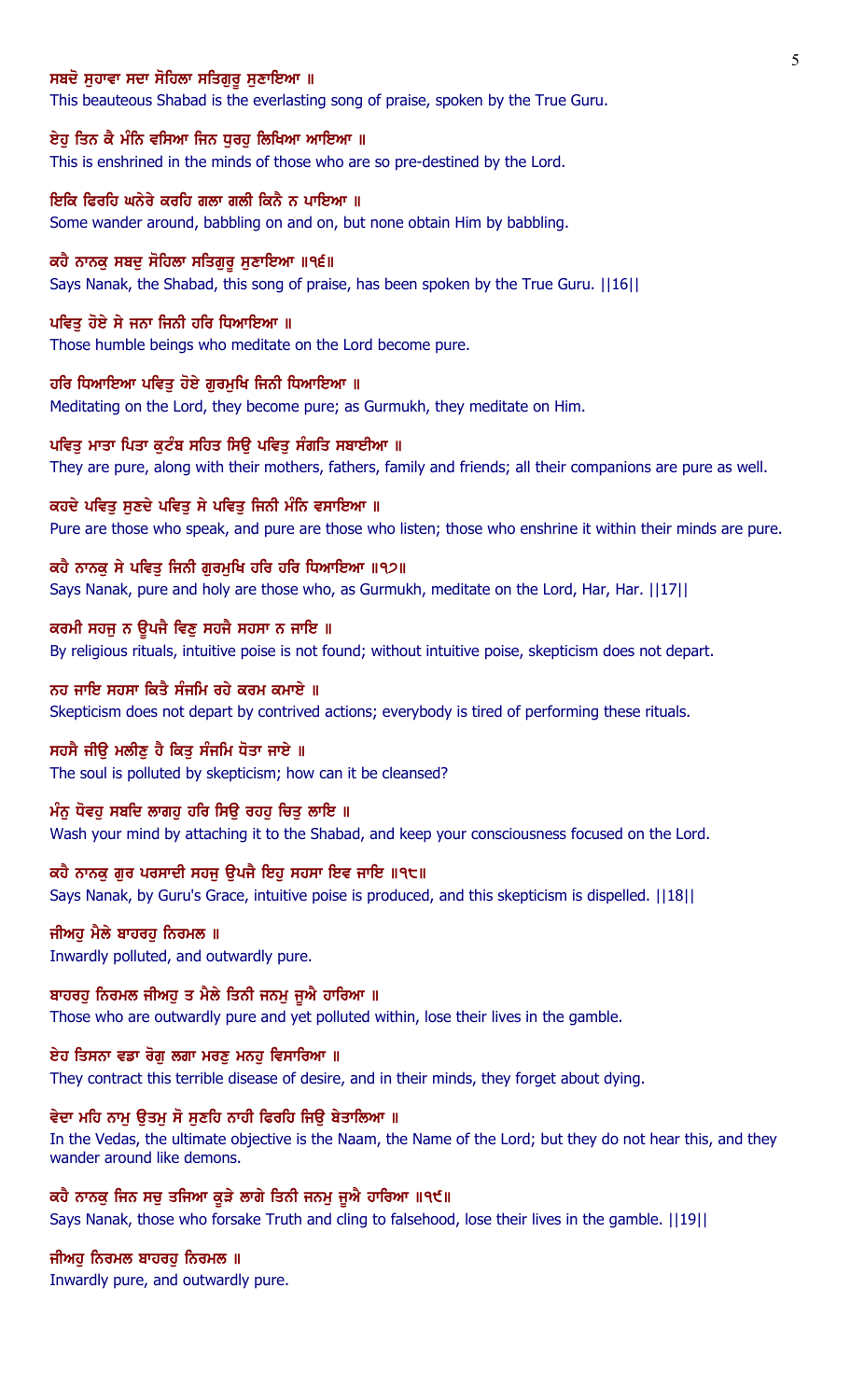## ਬਾਹਰਹ ਤ ਨਿਰਮਲ ਜੀਅਹ ਨਿਰਮਲ ਸਤਿਗਰ ਤੇ ਕਰਣੀ ਕਮਾਣੀ ॥

Those who are outwardly pure and also pure within, through the Guru, perform good deeds.

#### ਕੁੜ ਕੀ ਸੋਇ ਪਹੁਚੈ ਨਾਹੀ ਮਨਸਾ ਸਚਿ ਸਮਾਣੀ ॥

Not even an iota of falsehood touches them; their hopes are absorbed in the Truth.

### ਜਨਮ ਰਤਨ ਜਿਨੀ ਖਟਿਆ ਭਲੇ ਸੇ ਵਣਜਾਰੇ ॥

Those who earn the jewel of this human life, are the most excellent of merchants.

#### ਕਹੈ ਨਾਨਕ ਜਿਨ ਮੰਨ ਨਿਰਮਲ ਸਦਾ ਰਹਹਿ ਗਰ ਨਾਲੇ ॥੨੦॥

Says Nanak, those whose minds are pure, abide with the Guru forever. ||20||

### ਜੇ ਕੋ ਸਿਖੂ ਗੁਰੂ ਸੇਤੀ ਸਨਮੁਖੂ ਹੋਵੈ ॥

If a Sikh turns to the Guru with sincere faith, as sunmukh

# ਹੋਵੈ ਤ ਸਨਮੁਖੂ ਸਿਖੂ ਕੋਈ ਜੀਅਹੂ ਰਹੈ ਗੁਰ ਨਾਲੇ ॥

- if a Sikh turns to the Guru with sincere faith, as sunmukh, his soul abides with the Guru.

#### ਗਰ ਕੇ ਚਰਨ ਹਿਰਦੈ ਧਿਆਏ ਅੰਤਰ ਆਤਮੈ ਸਮਾਲੇ ॥

Within his heart, he meditates on the lotus feet of the Guru; deep within his soul, he contemplates Him.

# ਆਪੂ ਛਡਿ ਸਦਾ ਰਹੈ ਪਰਣੈ ਗੁਰ ਬਿਨੂ ਅਵਰੂ ਨ ਜਾਣੈ ਕੋਏ ॥

Renouncing selfishness and conceit, he remains always on the side of the Guru; he does not know anyone except the Guru.

### ਕਹੈ ਨਾਨਕੂ ਸੁਣਹੂ ਸੰਤਹੂ ਸੋ ਸਿਖੂ ਸਨਮੁਖੂ ਹੋਏ ॥੨੧॥

Says Nanak, listen, O Saints: such a Sikh turns toward the Guru with sincere faith, and becomes sunmukh. ||21||

### ਜੇ ਕੋ ਗੁਰ ਤੇ ਵੇਮੁਖੂ ਹੋਵੈ ਬਿਨੂ ਸਤਿਗੁਰ ਮੁਕਤਿ ਨ ਪਾਵੈ ॥

One who turns away from the Guru, and becomes baymukh - without the True Guru, he shall not find liberation.

### ਪਾਵੈ ਮੁਕਤਿ ਨ ਹੋਰ ਥੈ ਕੋਈ ਪੁਛਹੁ ਬਿਬੇਕੀਆ ਜਾਏ ॥

He shall not find liberation anywhere else either; go and ask the wise ones about this.

#### ਅਨੇਕ ਜੂਨੀ ਭਰਮਿ ਆਵੈ ਵਿਣੂ ਸਤਿਗੁਰ ਮੁਕਤਿ ਨ ਪਾਏ ॥

He shall wander through countless incarnations; without the True Guru, he shall not find liberation.

### ਫਿਰਿ ਮੁਕਤਿ ਪਾਏ ਲਾਗਿ ਚਰਣੀ ਸਤਿਗੁਰੂ ਸਬਦੂ ਸੁਣਾਏ ॥

But liberation is attained, when one is attached to the feet of the True Guru, chanting the Word of the Shabad.

### ਕਹੈ ਨਾਨਕੂ ਵੀਚਾਰਿ ਦੇਖਹੂ ਵਿਣੂ ਸਤਿਗੁਰ ਮੁਕਤਿ ਨ ਪਾਏ ॥੨੨॥

Says Nanak, contemplate this and see, that without the True Guru, there is no liberation. ||22||

#### ਆਵਹੂ ਸਿਖ ਸਤਿਗੁਰੂ ਕੇ ਪਿਆਰਿਹੋ ਗਾਵਹੂ ਸਚੀ ਬਾਣੀ ॥

Come, O beloved Sikhs of the True Guru, and sing the True Word of His Bani.

# ਬਾਣੀ ਤ ਗਾਵਹ ਗਰ ਕੇਰੀ ਬਾਣੀਆ ਸਿਰਿ ਬਾਣੀ ॥

Sing the Guru's Bani, the supreme Word of Words.

# ਜਿਨ ਕਉ ਨਦਰਿ ਕਰਮੂ ਹੋਵੈ ਹਿਰਦੈ ਤਿਨਾ ਸਮਾਣੀ ॥

Those who are blessed by the Lord's Glance of Grace - their hearts are imbued with this Bani.

# ਪੀਵਹੂ ਅੰਮ੍ਰਿਤੂ ਸਦਾ ਰਹਹੂ ਹਰਿ ਰੰਗਿ ਜਪਿਹੂ ਸਾਰਿਗਪਾਣੀ ॥

Drink in this Ambrosial Nectar, and remain in the Lord's Love forever; meditate on the Lord, the Sustainer of the world.

# ਕਹੈ ਨਾਨਕੁ ਸਦਾ ਗਾਵਹੁ ਏਹ ਸਚੀ ਬਾਣੀ ॥੨੩॥ Says Nanak, sing this True Bani forever. ||23||

ਸਤਿਗਰ ਬਿਨਾ ਹੋਰ ਕਚੀ ਹੈ ਬਾਣੀ ॥ Without the True Guru, other songs are false.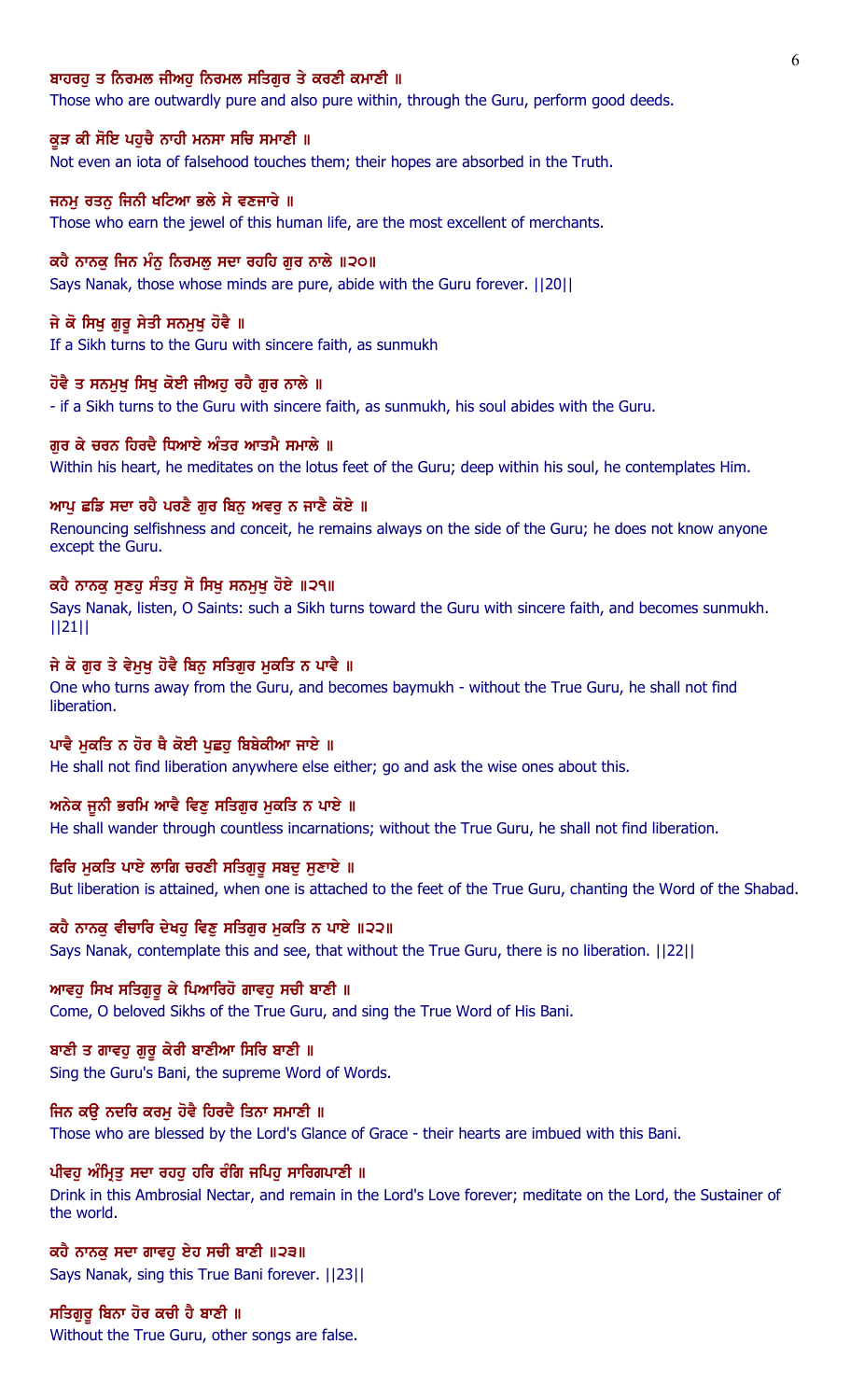### ਬਾਣੀ ਤ ਕਚੀ ਸਤਿਗਰ ਬਾਝਹ ਹੋਰ ਕਚੀ ਬਾਣੀ ॥

The songs are false without the True Guru; all other songs are false.

### ਕਹਦੇ ਕਚੇ ਸੁਣਦੇ ਕਚੇ ਕਚੀ ਆਖਿ ਵਖਾਣੀ ॥

The speakers are false, and the listeners are false; those who speak and recite are false.

# ਹਰਿ ਹਰਿ ਨਿਤ ਕਰਹਿ ਰਸਨਾ ਕਹਿਆ ਕਛੁ ਨ ਜਾਣੀ ॥

They may continually chant, 'Har, Har' with their tongues, but they do not know what they are saying.

#### ਚਿਤ ਜਿਨ ਕਾ ਹਿਰਿ ਲਇਆ ਮਾਇਆ ਬੋਲਨਿ ਪਏ ਰਵਾਣੀ ॥

Their consciousness is lured by Maya; they are just reciting mechanically.

#### ਕਹੈ ਨਾਨਕੁ ਸਤਿਗੁਰੂ ਬਾਝਹੁ ਹੋਰ ਕਚੀ ਬਾਣੀ ॥੨੪॥

Says Nanak, without the True Guru, other songs are false. ||24||

### ਗੁਰ ਕਾ ਸਬਦੁ ਰਤੰਨੂ ਹੈ ਹੀਰੇ ਜਿਤੂ ਜੜਾਉ ॥

The Word of the Guru's Shabad is a jewel, studded with diamonds.

#### ਸਬਦ ਰਤਨ ਜਿਤ ਮੰਨ ਲਾਗਾ ਏਹ ਹੋਆ ਸਮਾੳ ॥

The mind which is attached to this jewel, merges into the Shabad.

### ਸਬਦ ਸੇਤੀ ਮਨੁ ਮਿਲਿਆ ਸਚੈ ਲਾਇਆ ਭਾਉ ॥

One whose mind is attuned to the Shabad, enshrines love for the True Lord.

### ਆਪੇ ਹੀਰਾ ਰਤਨੂ ਆਪੇ ਜਿਸ ਨੋ ਦੇਇ ਬੁਝਾਇ ॥

He Himself is the diamond, and He Himself is the jewel; one who is blessed, understands its value.

# ਕਹੈ ਨਾਨਕੁ ਸਬਦੁ ਰਤਨੁ ਹੈ ਹੀਰਾ ਜਿਤੁ ਜੜਾਉ ॥੨੫॥

Says Nanak, the Shabad is a jewel, studded with diamonds. ||25||

### ਸਿਵ ਸਕਤਿ ਆਪਿ ਉਪਾਇ ਕੈ ਕਰਤਾ ਆਪੇ ਹੁਕਮੂ ਵਰਤਾਏ ॥

He Himself created Shiva and Shakti, mind and matter; the Creator subjects them to His Command.

### ਹੁਕਮੂ ਵਰਤਾਏ ਆਪਿ ਵੇਖੈ ਗੁਰਮੁਖਿ ਕਿਸੈ ਬੁਝਾਏ ॥

Enforcing His Order, He Himself sees all. How rare are those who, as Gurmukh, come to know Him.

#### ਤੋੜੇ ਬੰਧਨ ਹੋਵੈ ਮਕਤ ਸਬਦ ਮੰਨਿ ਵਸਾਏ ॥

They break their bonds, and attain liberation; they enshrine the Shabad within their minds.

#### ਗੁਰਮੁਖਿ ਜਿਸ ਨੋ ਆਪਿ ਕਰੇ ਸੁ ਹੋਵੈ ਏਕਸ ਸਿਉ ਲਿਵ ਲਾਏ ॥

Those whom the Lord Himself makes Gurmukh, lovingly focus their consciousness on the One Lord.

# ਕਹੈ ਨਾਨਕ ਆਪਿ ਕਰਤਾ ਆਪੇ ਹਕਮ ਬਝਾਏ ॥੨੬॥

Says Nanak, He Himself is the Creator; He Himself reveals the Hukam of His Command. ||26||

### ਸਿਮ੍ਰਿਤਿ ਸਾਸਤ੍ਰ ਪੁੰਨ ਪਾਪ ਬੀਚਾਰਦੇ ਤਤੈ ਸਾਰ ਨ ਜਾਣੀ ॥

The Simritees and the Shaastras discriminate between good and evil, but they do not know the true essence of reality.

# ਤਤੈ ਸਾਰ ਨ ਜਾਣੀ ਗੁਰੂ ਬਾਝਹੂ ਤਤੈ ਸਾਰ ਨ ਜਾਣੀ ॥

They do not know the true essence of reality without the Guru; they do not know the true essence of reality.

### ਤਿਹੀ ਗੁਣੀ ਸੰਸਾਰੂ ਭ੍ਰਮਿ ਸੂਤਾ ਸੂਤਿਆ ਰੈਣਿ ਵਿਹਾਣੀ ॥

The world is asleep in the three modes and doubt; it passes the night of its life sleeping.

#### ਗਰ ਕਿਰਪਾ ਤੇ ਸੇ ਜਨ ਜਾਗੇ ਜਿਨਾ ਹਰਿ ਮਨਿ ਵਸਿਆ ਬੋਲਹਿ ਅੰਮਿਤ ਬਾਣੀ ॥

Those humble beings remain awake and aware, within whose minds, by Guru's Grace, the Lord abides; they chant the Ambrosial Word of the Guru's Bani.

# ਕਹੈ ਨਾਨਕੂ ਸੋ ਤਤੂ ਪਾਏ ਜਿਸ ਨੋ ਅਨਦਿਨੂ ਹਰਿ ਲਿਵ ਲਾਗੈ ਜਾਗਤ ਰੈਣਿ ਵਿਹਾਣੀ ॥੨੭॥

Says Nanak, they alone obtain the essence of reality, who night and day remain lovingly absorbed in the Lord; they pass the night of their life awake and aware. ||27||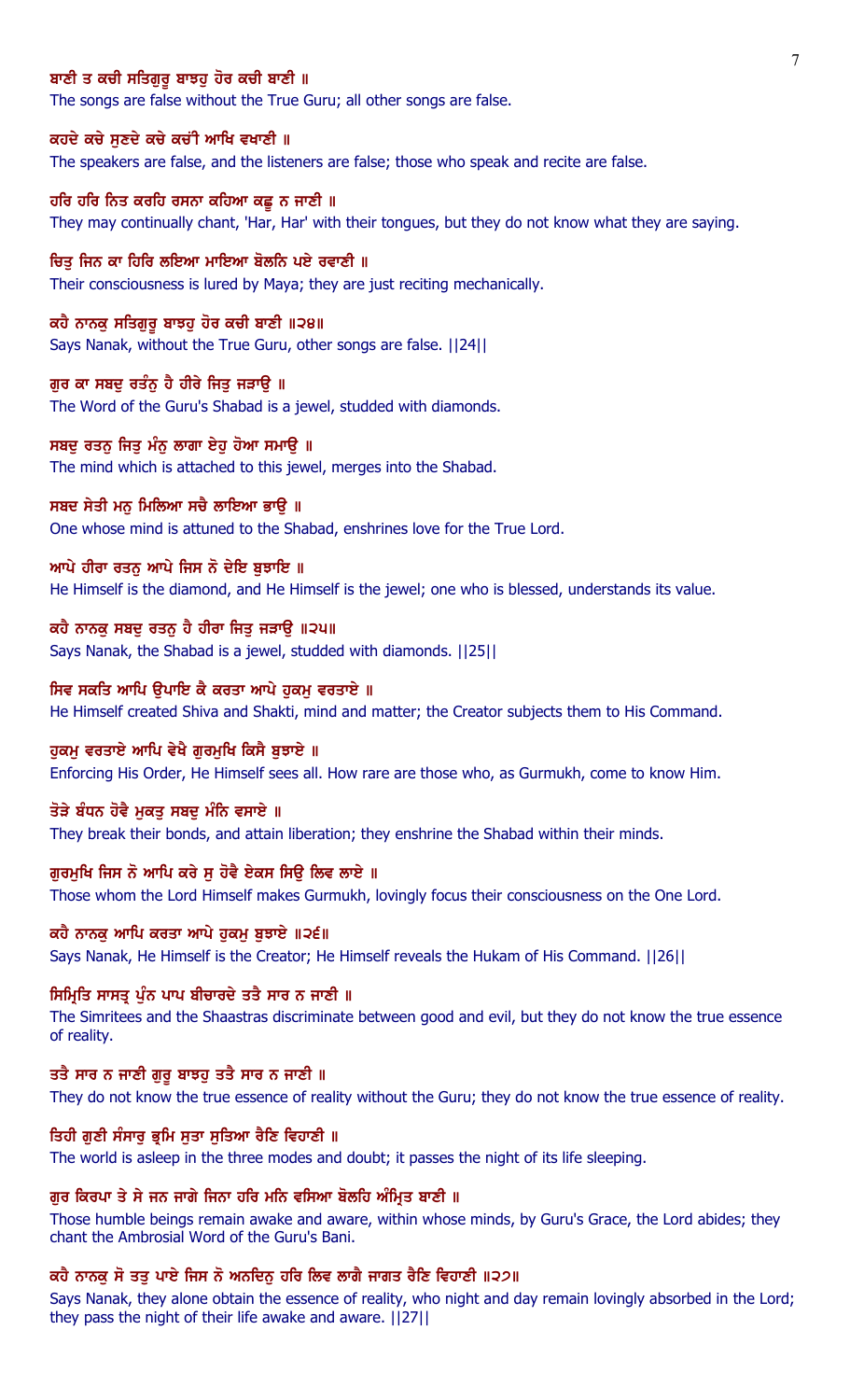### ਮਾਤਾ ਕੇ ੳਦਰ ਮਹਿ ਪੁਤਿਪਾਲ ਕਰੇ ਸੋ ਕਿੳ ਮਨਹ ਵਿਸਾਰੀਐ ॥

He nourished us in the mother's womb; why forget Him from the mind?

### ਮਨਹੂ ਕਿਉ ਵਿਸਾਰੀਐ ਏਵਡੂ ਦਾਤਾ ਜਿ ਅਗਨਿ ਮਹਿ ਆਹਾਰੂ ਪਹੁਚਾਵਏ ॥

Why forget from the mind such a Great Giver, who gave us sustenance in the fire of the womb?

# ਓਸ ਨੋ ਕਿਹ ਪੋਹਿ ਨ ਸਕੀ ਜਿਸ ਨੳ ਆਪਣੀ ਲਿਵ ਲਾਵਏ ॥

Nothing can harm one, whom the Lord inspires to embrace His Love.

#### ਆਪਣੀ ਲਿਵ ਆਪੇ ਲਾਏ ਗਰਮਖਿ ਸਦਾ ਸਮਾਲੀਐ ॥

He Himself is the love, and He Himself is the embrace; the Gurmukh contemplates Him forever.

#### ਕਹੈ ਨਾਨਕੁ ਏਵਡੁ ਦਾਤਾ ਸੋ ਕਿਉ ਮਨਹੁ ਵਿਸਾਰੀਐ ॥੨੮॥

Says Nanak, why forget such a Great Giver from the mind? ||28||

# ਜੈਸੀ ਅਗਨਿ ੳਦਰ ਮਹਿ ਤੈਸੀ ਬਾਹਰਿ ਮਾਇਆ ॥

As is the fire within the womb, so is Maya outside.

#### ਮਾਇਆ ਅਗਨਿ ਸਭ ਇਕੋ ਜੇਹੀ ਕਰਤੈ ਖੇਲ ਰਚਾਇਆ ॥

The fire of Maya is one and the same; the Creator has staged this play.

#### ਜਾ ਤਿਸੁ ਭਾਣਾ ਤਾ ਜੰਮਿਆ ਪਰਵਾਰਿ ਭਲਾ ਭਾਇਆ ॥

According to His Will, the child is born, and the family is very pleased.

### ਲਿਵ ਛੁੜਕੀ ਲਗੀ ਤ੍ਰਿਸਨਾ ਮਾਇਆ ਅਮਰੁ ਵਰਤਾਇਆ ॥

Love for the Lord wears off, and the child becomes attached to desires; the script of Maya runs its course.

### ਏਹ ਮਾਇਆ ਜਿਤੂ ਹਰਿ ਵਿਸਰੈ ਮੋਹੂ ਉਪਜੈ ਭਾਉ ਦੂਜਾ ਲਾਇਆ ॥

This is Maya, by which the Lord is forgotten; emotional attachment and love of duality well up.

#### ਕਹੈ ਨਾਨਕੂ ਗੁਰ ਪਰਸਾਦੀ ਜਿਨਾ ਲਿਵ ਲਾਗੀ ਤਿਨੀ ਵਿਚੇ ਮਾਇਆ ਪਾਇਆ ॥੨੯॥

Says Nanak, by Guru's Grace, those who enshrine love for the Lord find Him, in the midst of Maya. ||29||

### ਹਰਿ ਆਪਿ ਅਮੁਲਕੁ ਹੈ ਮੁਲਿ ਨ ਪਾਇਆ ਜਾਇ ॥

The Lord Himself is priceless; His worth cannot be estimated.

#### ਮਲਿ ਨ ਪਾਇਆ ਜਾਇ ਕਿਸੈ ਵਿਟਹ ਰਹੇ ਲੋਕ ਵਿਲਲਾਇ ॥

His worth cannot be estimated, even though people have grown weary of trying.

#### ਐਸਾ ਸਤਿਗੁਰੂ ਜੇ ਮਿਲੈ ਤਿਸ ਨੋ ਸਿਰੂ ਸਉਪੀਐ ਵਿਚਹੂ ਆਪੂ ਜਾਇ ॥

If you meet such a True Guru, offer your head to Him; your selfishness and conceit will be eradicated from within.

#### ਜਿਸ ਦਾ ਜੀੳ ਤਿਸ ਮਿਲਿ ਰਹੈ ਹਰਿ ਵਸੈ ਮਨਿ ਆਇ ॥

Your soul belongs to Him; remain united with Him, and the Lord will come to dwell in your mind.

### ਹਰਿ ਆਪਿ ਅਮੁਲਕੁ ਹੈ ਭਾਗ ਤਿਨਾ ਕੇ ਨਾਨਕਾ ਜਿਨ ਹਰਿ ਪਲੈ ਪਾਇ ॥੩੦॥

The Lord Himself is priceless; very fortunate are those, O Nanak, who attain to the Lord. ||30||

### ਹਰਿ ਰਾਸਿ ਮੇਰੀ ਮਨ ਵਣਜਾਰਾ ॥

The Lord is my capital; my mind is the merchant.

### ਹਰਿ ਰਾਸਿ ਮੇਰੀ ਮਨੁ ਵਣਜਾਰਾ ਸਤਿਗੁਰ ਤੇ ਰਾਸਿ ਜਾਣੀ ॥

The Lord is my capital, and my mind is the merchant; through the True Guru, I know my capital.

### ਹਰਿ ਹਰਿ ਨਿਤ ਜਪਿਹ ਜੀਅਹ ਲਾਹਾ ਖਟਿਹ ਦਿਹਾੜੀ ॥

Meditate continually on the Lord, Har, Har, O my soul, and you shall collect your profits daily.

# ਏਹੁ ਧਨੁ ਤਿਨਾ ਮਿਲਿਆ ਜਿਨ ਹਰਿ ਆਪੇ ਭਾਣਾ ॥

This wealth is obtained by those who are pleasing to the Lord's Will.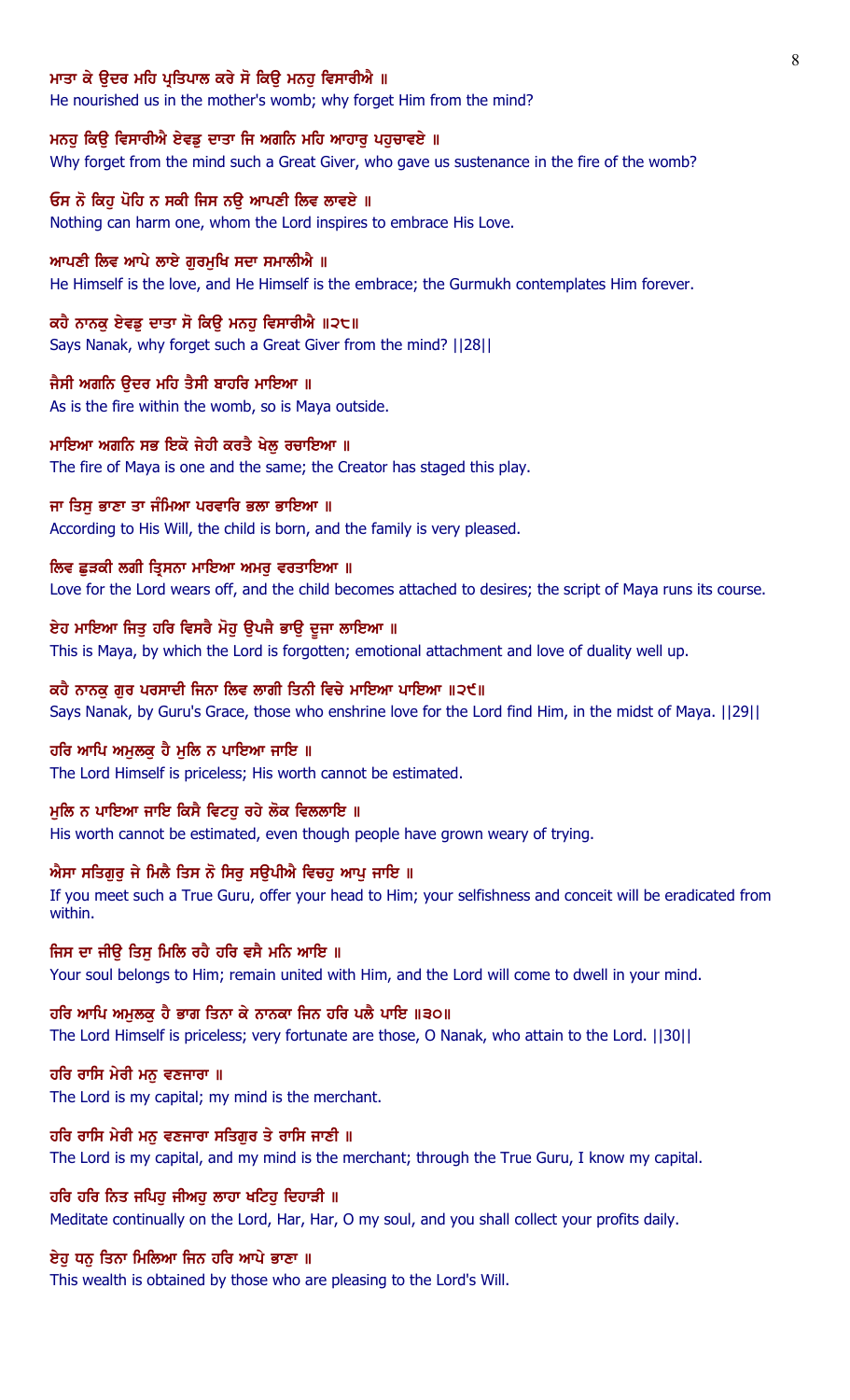# ਕਹੈ ਨਾਨਕ ਹਰਿ ਰਾਸਿ ਮੇਰੀ ਮਨ ਹੋਆ ਵਣਜਾਰਾ ॥੩੧॥

Says Nanak, the Lord is my capital, and my mind is the merchant. ||31||

### ਏ ਰਸਨਾ ਤੂ ਅਨ ਰਸਿ ਰਾਚਿ ਰਹੀ ਤੇਰੀ ਪਿਆਸ ਨ ਜਾਇ ॥

O my tongue, you are engrossed in other tastes, but your thirsty desire is not quenched.

### ਪਿਆਸ ਨ ਜਾਇ ਹੋਰਤ ਕਿਤੈ ਜਿਚਰ ਹਰਿ ਰਸ ਪਲੈ ਨ ਪਾਇ ॥

Your thirst shall not be quenched by any means, until you attain the subtle essence of the Lord.

#### ਹਰਿ ਰਸ ਪਾਇ ਪਲੈ ਪੀਐ ਹਰਿ ਰਸ ਬਹੜਿ ਨ ਤ੍ਰਿਸਨਾ ਲਾਗੈ ਆਇ ॥

If you do obtain the subtle essence of the Lord, and drink in this essence of the Lord, you shall not be troubled by desire again.

### ਏਹ ਹਰਿ ਰਸ ਕਰਮੀ ਪਾਈਐ ਸਤਿਗਰ ਮਿਲੈ ਜਿਸ ਆਇ ॥

This subtle essence of the Lord is obtained by good karma, when one comes to meet with the True Guru.

### ਕਹੈ ਨਾਨਕੂ ਹੋਰਿ ਅਨ ਰਸ ਸਭਿ ਵੀਸਰੇ ਜਾ ਹਰਿ ਵਸੈ ਮਨਿ ਆਇ ॥੩੨॥

Says Nanak, all other tastes and essences are forgotten, when the Lord comes to dwell within the mind. ||32||

### ਏ ਸਰੀਰਾ ਮੇਰਿਆ ਹਰਿ ਤੁਮ ਮਹਿ ਜੋਤਿ ਰਖੀ ਤਾ ਤੁ ਜਗ ਮਹਿ ਆਇਆ ॥

O my body, the Lord infused His Light into you, and then you came into the world.

### ਹਰਿ ਜੋਤਿ ਰਖੀ ਤੁਧੂ ਵਿਚਿ ਤਾ ਤੂ ਜਗ ਮਹਿ ਆਇਆ ॥

The Lord infused His Light into you, and then you came into the world.

# ਹਰਿ ਆਪੇ ਮਾਤਾ ਆਪੇ ਪਿਤਾ ਜਿਨਿ ਜੀਉ ਉਪਾਇ ਜਗਤੁ ਦਿਖਾਇਆ ॥

The Lord Himself is your mother, and He Himself is your father; He created the created beings, and revealed the world to them.

# ਗੁਰ ਪਰਸਾਦੀ ਬੁਝਿਆ ਤਾ ਚਲਤੁ ਹੋਆ ਚਲਤੁ ਨਦਰੀ ਆਇਆ ॥

By Guru's Grace, some understand, and then it's a show; it seems like just a show.

# ਕਹੈ ਨਾਨਕੁ ਸ੍ਰਿਸਟਿ ਕਾ ਮੁਲੁ ਰਚਿਆ ਜੋਤਿ ਰਾਖੀ ਤਾ ਤੁ ਜਗ ਮਹਿ ਆਇਆ ॥੩੩॥

Says Nanak, He laid the foundation of the Universe, and infused His Light, and then you came into the world. ||33||

#### ਮਨਿ ਚਾਉ ਭਇਆ ਪ੍ਰਭ ਆਗਮ ਸੁਣਿਆ ॥

My mind has become joyful, hearing of God's coming.

### ਹਰਿ ਮੰਗਲ ਗਾੳ ਸਖੀ ਗ੍ਰਿਹ ਮੰਦਰ ਬਣਿਆ ॥

Sing the songs of joy to welcome the Lord, O my companions; my household has become the Lord's Mansion.

# ਹਰਿ ਗਾਊ ਮੰਗਲੂ ਨਿਤ ਸਖੀਏ ਸੋਗੂ ਦੁਖੂ ਨ ਵਿਆਪਏ ॥

Sing continually the songs of joy to welcome the Lord, O my companions, and sorrow and suffering will not afflict you.

### ਗਰ ਚਰਨ ਲਾਗੇ ਦਿਨ ਸਭਾਗੇ ਆਪਣਾ ਪਿਰ ਜਾਪਏ ॥

Blessed is that day, when I am attached to the Guru's feet and meditate on my Husband Lord.

#### ਅਨਹਤ ਬਾਣੀ ਗੁਰ ਸਬਦਿ ਜਾਣੀ ਹਰਿ ਨਾਮੂ ਹਰਿ ਰਸੂ ਭੋਗੋ ॥

I have come to know the unstruck sound current and the Word of the Guru's Shabad; I enjoy the sublime essence of the Lord, the Lord's Name.

#### ਕਹੈ ਨਾਨਕ ਪ੍ਰਭ ਆਪਿ ਮਿਲਿਆ ਕਰਣ ਕਾਰਣ ਜੋਗੋ ॥੩੪॥

Says Nanak, God Himself has met me; He is the Doer, the Cause of causes. ||34||

# ਏ ਸਰੀਰਾ ਮੇਰਿਆ ਇਸੂ ਜਗ ਮਹਿ ਆਇ ਕੈ ਕਿਆ ਤੁਧੂ ਕਰਮ ਕਮਾਇਆ ॥

O my body, why have you come into this world? What actions have you committed?

# ਕਿ ਕਰਮ ਕਮਾਇਆ ਤੁਧੁ ਸਰੀਰਾ ਜਾ ਤੁ ਜਗ ਮਹਿ ਆਇਆ ॥

And what actions have you committed, O my body, since you came into this world?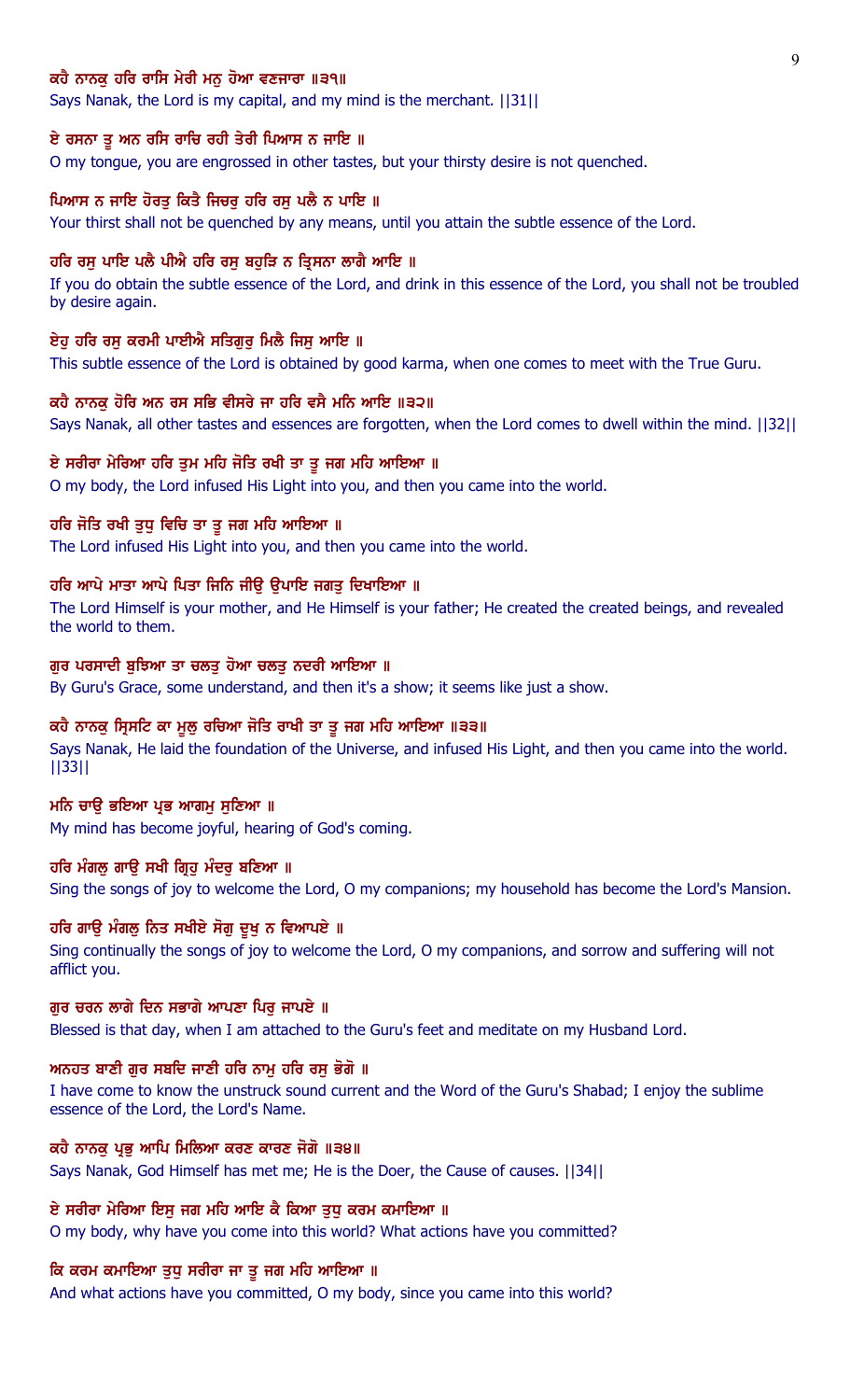# ਜਿਨਿ ਹਰਿ ਤੇਰਾ ਰਚਨ ਰਚਿਆ ਸੋ ਹਰਿ ਮਨਿ ਨ ਵਸਾਇਆ ॥

The Lord who formed your form - you have not enshrined that Lord in your mind.

#### ਗੁਰ ਪਰਸਾਦੀ ਹਰਿ ਮੰਨਿ ਵਸਿਆ ਪੁਰਬਿ ਲਿਖਿਆ ਪਾਇਆ ॥

By Guru's Grace, the Lord abides within the mind, and one's pre-ordained destiny is fulfilled.

# ਕਹੈ ਨਾਨਕ ਏਹ ਸਰੀਰ ਪਰਵਾਣ ਹੋਆ ਜਿਨਿ ਸਤਿਗਰ ਸਿੳ ਚਿਤ ਲਾਇਆ ॥੩੫॥

Says Nanak, this body is adorned and honored, when one's consciousness is focused on the True Guru. ||35||

### ਏ ਨੇਤੁਹ ਮੇਰਿਹੋ ਹਰਿ ਤਮ ਮਹਿ ਜੋਤਿ ਧਰੀ ਹਰਿ ਬਿਨ ਅਵਰ ਨ ਦੇਖਹ ਕੋਈ ॥

O my eyes, the Lord has infused His Light into you; do not look upon any other than the Lord.

#### ਹਰਿ ਬਿਨੂ ਅਵਰੂ ਨ ਦੇਖਹੁ ਕੋਈ ਨਦਰੀ ਹਰਿ ਨਿਹਾਲਿਆ ॥

Do not look upon any other than the Lord; the Lord alone is worthy of beholding.

# ਏਹੁ ਵਿਸੁ ਸੰਸਾਰੂ ਤੁਮ ਦੇਖਦੇ ਏਹੁ ਹਰਿ ਕਾ ਰੂਪੁ ਹੈ ਹਰਿ ਰੂਪੁ ਨਦਰੀ ਆਇਆ ॥

This whole world which you see is the image of the Lord; only the image of the Lord is seen.

### ਗੁਰ ਪਰਸਾਦੀ ਬੁਝਿਆ ਜਾ ਵੇਖਾ ਹਰਿ ਇਕੁ ਹੈ ਹਰਿ ਬਿਨੁ ਅਵਰੁ ਨ ਕੋਈ ॥

By Guru's Grace, I understand, and I see only the One Lord; there is no one except the Lord.

### ਕਹੈ ਨਾਨਕੂ ਏਹਿ ਨੇਤੂ ਅੰਧ ਸੇ ਸਤਿਗੁਰਿ ਮਿਲਿਐ ਦਿਬ ਦ੍ਰਿਸਟਿ ਹੋਈ ॥੩੬॥

Says Nanak, these eyes were blind; but meeting the True Guru, they became all-seeing. ||36||

### ਏ ਸੁਵਣਹੁ ਮੇਰਿਹੋ ਸਾਚੈ ਸੁਨਣੈ ਨੋ ਪਠਾਏ ॥

O my ears, you were created only to hear the Truth.

## ਸਾਚੈ ਸੁਨਣੈ ਨੋ ਪਠਾਏ ਸਰੀਰਿ ਲਾਏ ਸੁਣਹੁ ਸਤਿ ਬਾਣੀ ॥

To hear the Truth, you were created and attached to the body; listen to the True Bani.

### ਜਿਤੂ ਸੂਣੀ ਮਨੂ ਤਨੂ ਹਰਿਆ ਹੋਆ ਰਸਨਾ ਰਸਿ ਸਮਾਣੀ ॥

Hearing it, the mind and body are rejuvenated, and the tongue is absorbed in Ambrosial Nectar.

### ਸਚੂ ਅਲਖ ਵਿਡਾਣੀ ਤਾ ਕੀ ਗਤਿ ਕਹੀ ਨ ਜਾਏ ॥

The True Lord is unseen and wondrous; His state cannot be described.

# ਕਹੈ ਨਾਨਕੂ ਅੰਮ੍ਰਿਤ ਨਾਮੂ ਸੁਣਹੂ ਪਵਿਤ੍ਰ ਹੋਵਹੂ ਸਾਚੈ ਸੁਨਣੈ ਨੋ ਪਠਾਏ ॥੩੭॥

Says Nanak, listen to the Ambrosial Naam and become holy; you were created only to hear the Truth. ||37||

### ਹਰਿ ਜੀਉ ਗੁਫਾ ਅੰਦਰਿ ਰਖਿ ਕੈ ਵਾਜਾ ਪਵਣੁ ਵਜਾਇਆ ॥

The Lord placed the soul to the cave of the body, and blew the breath of life into the musical instrument of the body.

# ਵਜਾਇਆ ਵਾਜਾ ਪਉਣ ਨਉ ਦੁਆਰੇ ਪਰਗਟੂ ਕੀਏ ਦਸਵਾ ਗੁਪਤੂ ਰਖਾਇਆ ॥

He blew the breath of life into the musical instrument of the body, and revealed the nine doors; but He kept the Tenth Door hidden.

### ਗਰਦਆਰੈ ਲਾਇ ਭਾਵਨੀ ਇਕਨਾ ਦਸਵਾ ਦਆਰ ਦਿਖਾਇਆ ॥

Through the Gurdwara, the Guru's Gate, some are blessed with loving faith, and the Tenth Door is revealed to them.

# ਤਹ ਅਨੇਕ ਰੂਪ ਨਾਉ ਨਵ ਨਿਧਿ ਤਿਸ ਦਾ ਅੰਤੂ ਨ ਜਾਈ ਪਾਇਆ ॥

There are many images of the Lord, and the nine treasures of the Naam; His limits cannot be found.

# ਕਹੈ ਨਾਨਕੂ ਹਰਿ ਪਿਆਰੈ ਜੀਉ ਗੂਫਾ ਅੰਦਰਿ ਰਖਿ ਕੈ ਵਾਜਾ ਪਵਣੂ ਵਜਾਇਆ ॥੩੮॥

Says Nanak, the Lord placed the soul to the cave of the body, and blew the breath of life into the musical instrument of the body. ||38||

#### ਏਹੁ ਸਾਚਾ ਸੋਹਿਲਾ ਸਾਚੈ ਘਰਿ ਗਾਵਹੁ ॥

Sing this true song of praise in the true home of your soul.

# ਗਾਵਹ ਤ ਸੋਹਿਲਾ ਘਰਿ ਸਾਚੈ ਜਿਥੈ ਸਦਾ ਸਚ ਧਿਆਵਹੇ ॥

Sing the song of praise in your true home; meditate there on the True Lord forever.